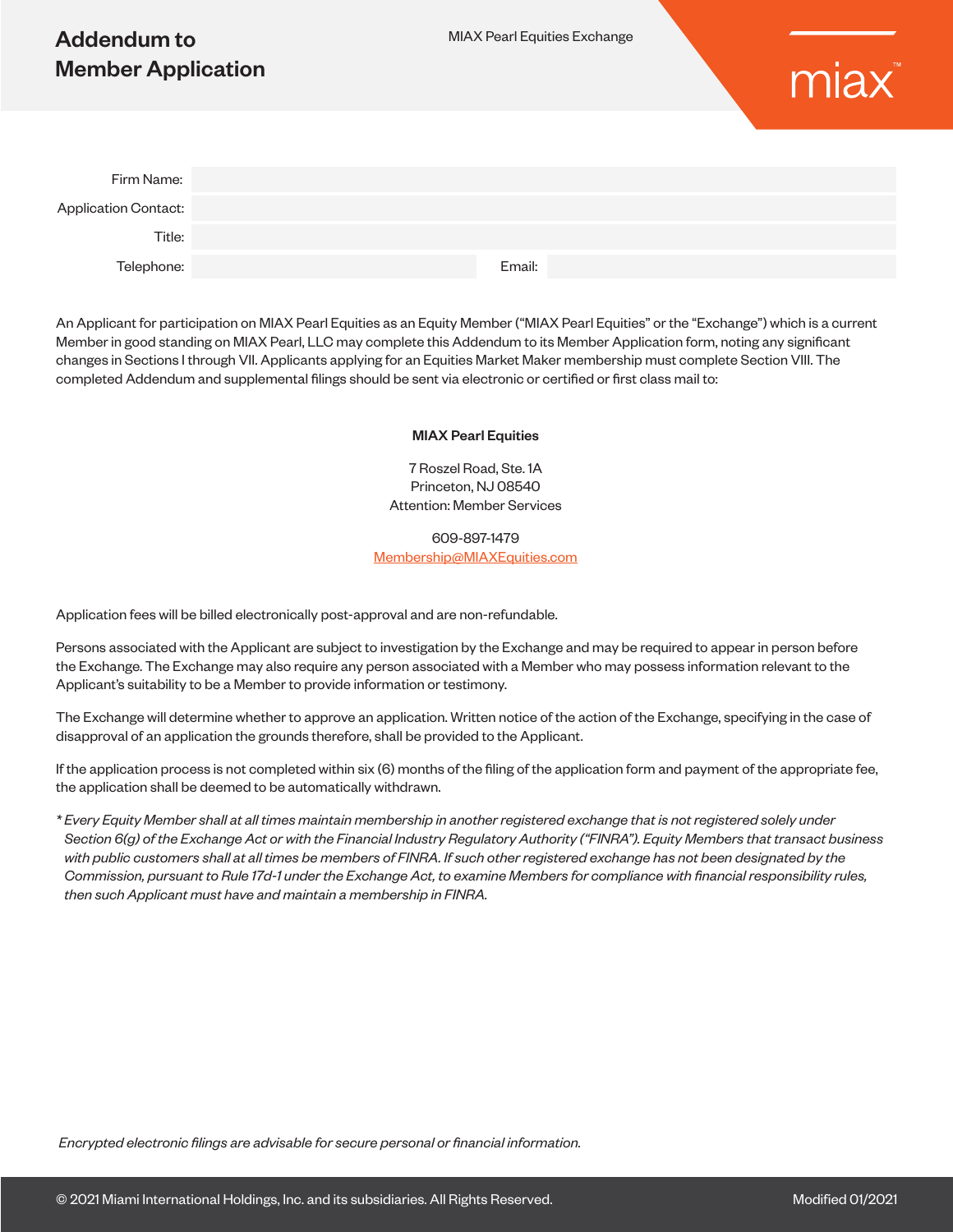## I. Firm Information

A Member of the Exchange may be a corporation, partnership, limited liability company or sole proprietorship organized under the laws of a jurisdiction of the United States, or such other jurisdiction as the Exchange may approve. Each Member must be a brokerdealer registered pursuant to Section 15 of the Exchange Act and meet the qualifications for a Member in accordance with Rules of the Exchange applicable thereto. Each Member must prepare and maintain financial and other reports required to be filed with the SEC and the Exchange in English and U.S. dollars, and ensure the availability of an individual fluent in English and knowledgeable in securities and financial matters to assist representatives of the Exchange during examinations.

An Equity Member is a Member authorized by the Exchange to transact business on MIAX Pearl Equities.

Every Member shall have as the principal purpose of being a Member the conduct of a securities business. Such a purpose shall be deemed to exist if and so long as the Member has qualified and acts in respect of its business on the Exchange in one or more of the following capacities, as applicable: Equities Market Maker and/or Equities Order Entry Firm.

| a.) | Address:                                               |                                                                |      |                                   |     |    |  |
|-----|--------------------------------------------------------|----------------------------------------------------------------|------|-----------------------------------|-----|----|--|
|     | City/State/Zip Code:                                   |                                                                |      |                                   |     |    |  |
|     | Telephone:                                             |                                                                | Fax: |                                   |     |    |  |
|     |                                                        |                                                                |      |                                   |     |    |  |
| b.) | <b>Website Address:</b>                                |                                                                |      |                                   |     |    |  |
|     |                                                        |                                                                |      |                                   |     |    |  |
|     | c.) Is Applicant affiliated with a MIAX Member Firm?   |                                                                |      |                                   | Yes | No |  |
|     | If yes, list Member Firm(s):                           |                                                                |      |                                   |     |    |  |
|     |                                                        |                                                                |      |                                   |     |    |  |
|     |                                                        |                                                                |      |                                   |     |    |  |
|     |                                                        |                                                                |      |                                   |     |    |  |
| d.) | Is Applicant affiliated with a MIAX Pearl Member Firm? |                                                                |      |                                   | Yes | No |  |
|     | If yes, list Member Firm(s):                           |                                                                |      |                                   |     |    |  |
|     |                                                        |                                                                |      |                                   |     |    |  |
|     |                                                        |                                                                |      |                                   |     |    |  |
| e.) |                                                        | Is Applicant affiliated with a MIAX Emerald Member Firm?       |      |                                   | Yes | No |  |
|     | If yes, list Member Firm(s):                           |                                                                |      |                                   |     |    |  |
|     |                                                        |                                                                |      |                                   |     |    |  |
|     |                                                        |                                                                |      |                                   |     |    |  |
|     |                                                        |                                                                |      |                                   |     |    |  |
|     |                                                        | <b>II.</b> Type of Business Activity (indicate all that apply) |      |                                   |     |    |  |
|     |                                                        |                                                                |      |                                   |     |    |  |
|     | <b>MIAX Pearl Equities Member</b>                      |                                                                |      |                                   |     |    |  |
|     |                                                        | Equities Market Maker - Please also complete Section VIII      |      | <b>Trading Categories:</b>        |     |    |  |
|     | Equities Order Entry Firm<br><b>Clearing Firm</b>      |                                                                |      | <b>Proprietary Trading</b>        |     |    |  |
|     |                                                        |                                                                |      | Transact Business with the Public |     |    |  |
|     | Sponsored User                                         |                                                                |      | Other                             |     |    |  |
|     |                                                        | Self-Clearing #(s):                                            |      |                                   |     |    |  |
|     |                                                        | Clearing Arrangement with #(s):                                |      |                                   |     |    |  |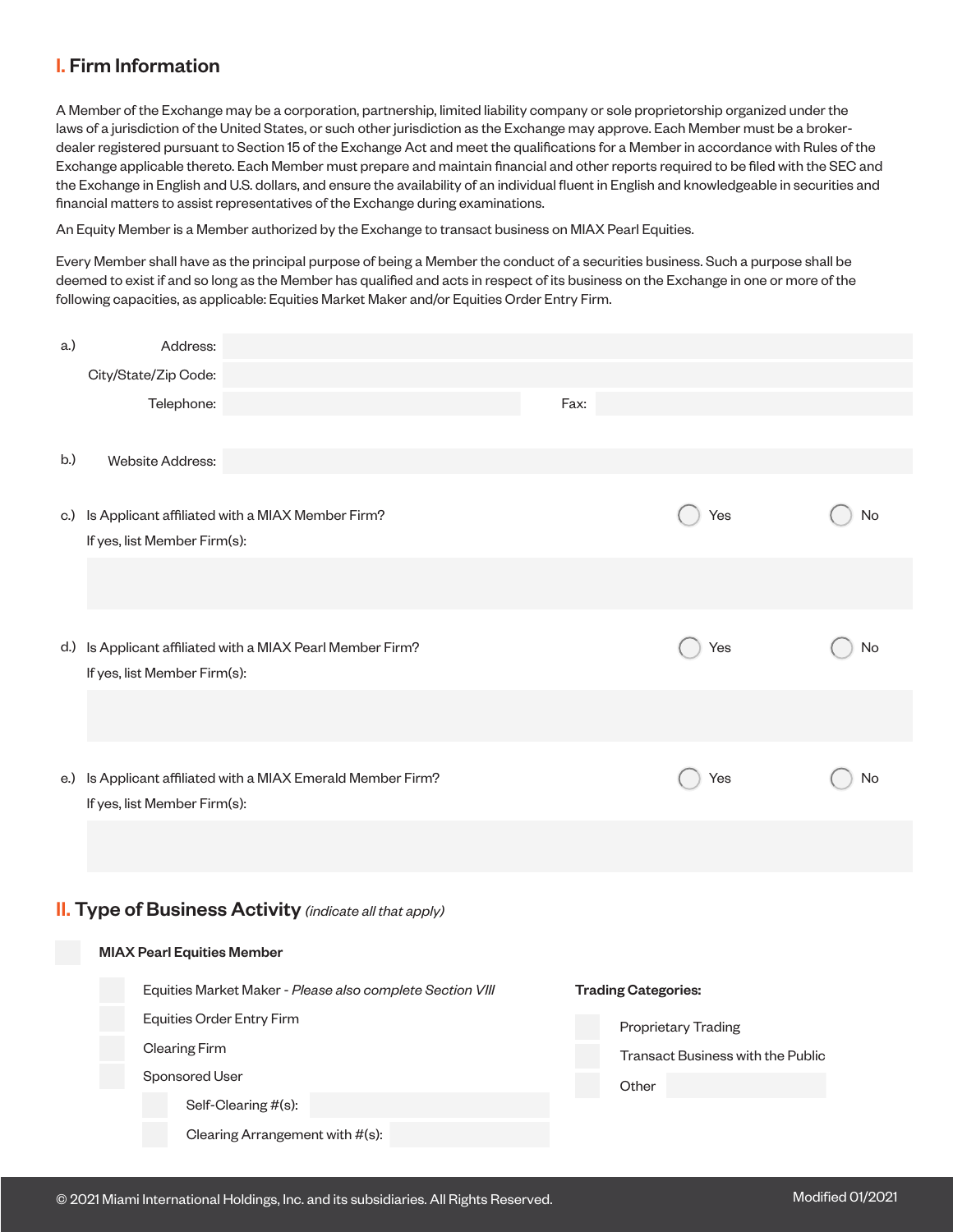The undersigned MIAX Pearl, LLC Member Firm affirms that such change as described above shall be made valid as if it was included in the original Application and binds all previously executed agreements and filings with the Exchange to be in force and effect. No other terms or conditions of the original Application shall be negated or changed as a result of this stated change.

#### AFFIRMATION

There have been no other substantive or material changes to the Application previously filed with the Exchange unless as noted below. Additionally, the undersigned reaffirms its previously signed and executed Attestation, Consent to Jurisdiction and Authorization of Membership as it is maintained and extends to its MIAX Pearl Equities application.

| Print Name:                            |                    | Title:   |  |  |  |
|----------------------------------------|--------------------|----------|--|--|--|
| Signature:                             | Date:              |          |  |  |  |
| III. Primary Firm Contact(s)           | No material change | As Noted |  |  |  |
| <b>IV. Regulatory</b>                  | No material change | As Noted |  |  |  |
| V. Organizational Structure            | No material change | As Noted |  |  |  |
| VI. Business and Operating Information | No material change | As Noted |  |  |  |
| <b>VII. Financial Disclosure</b>       | No material change | As Noted |  |  |  |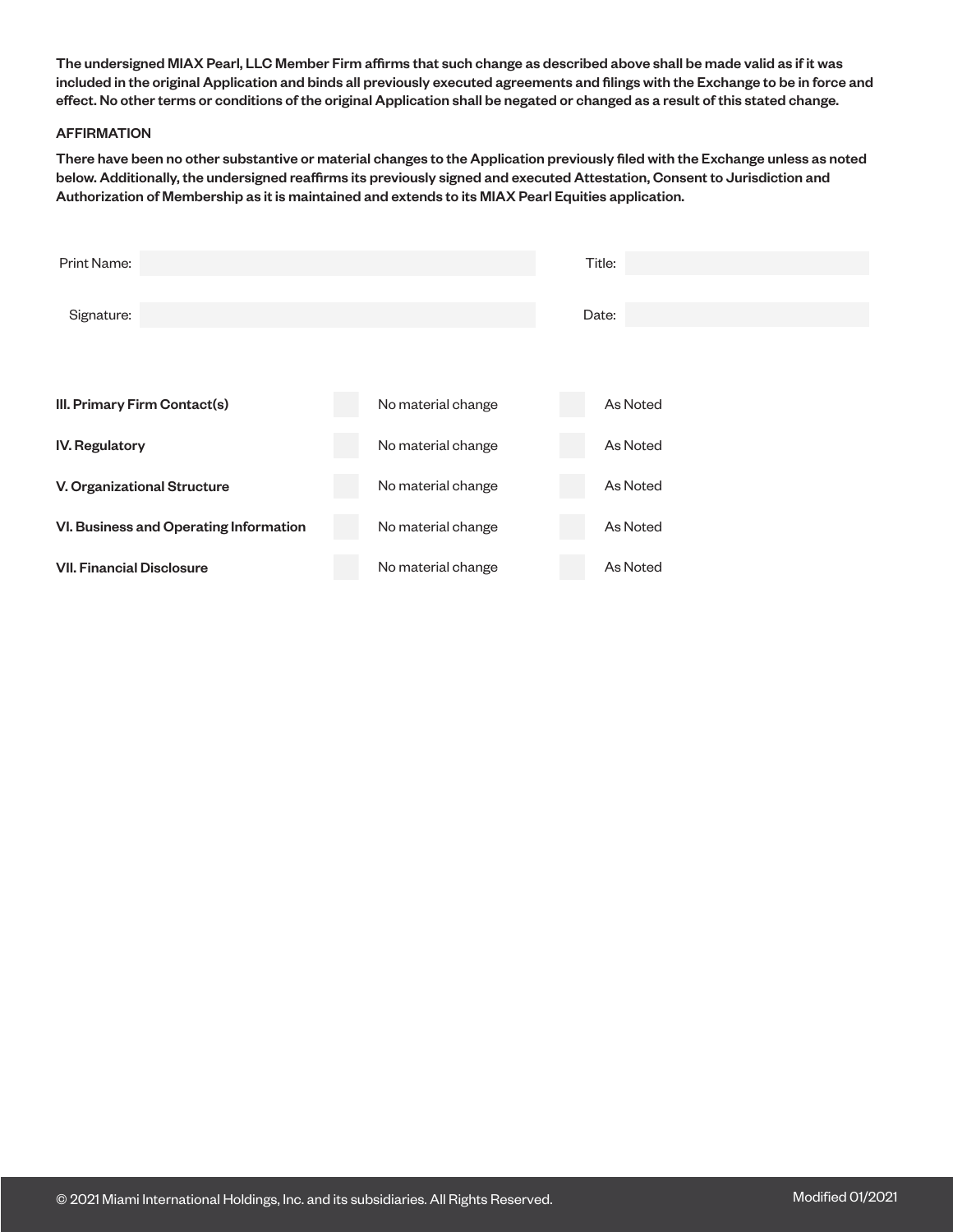## III. Primary Firm Contact(s) *(attach additional name(s) as needed)*

Telephone:

## Authorized Signer Authorized Signer Registrations Contact: Billing Contact: Name: Title: Email: Telephone: Name: Title: Email: CRD #:

CRD #:

#### Please provide the following contact information if not previously provided on Pre-Application Survey Form:

## Authorized Signer Authorized Signer Technical Contact: Trading Contact: Name: Title: Email: Telephone: Name: Title: Email: Telephone: CRD #: CRD #: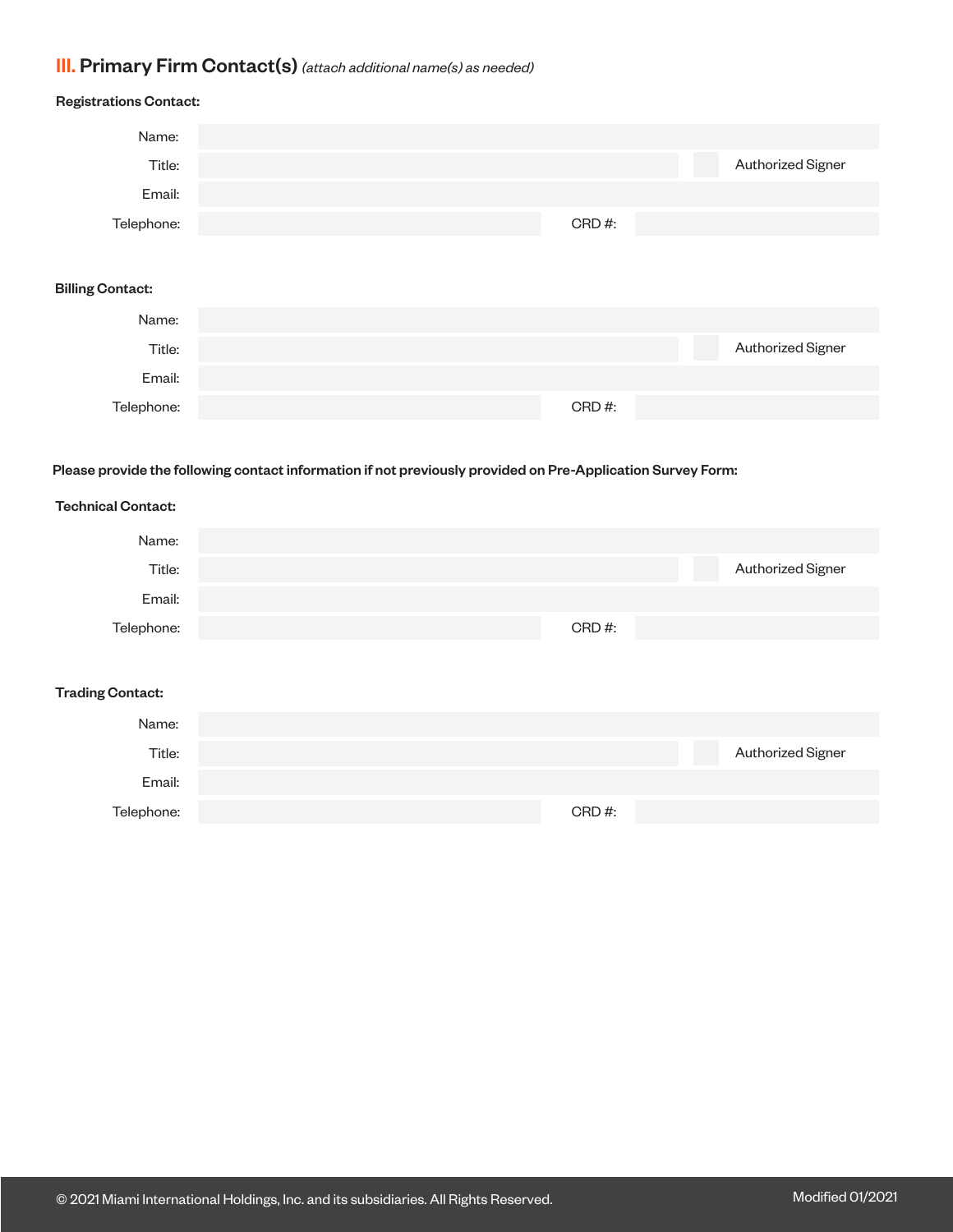#### Qualification and Registration of Members and Associated Persons

## Authorized Signer Authorized Signer Authorized Signer Responsible Person: #1) Registered Supervisor of Authorized Person(s) - Series 7 and 57 or an equivalent foreign examination module approved by the Exchange: #2) Registered Supervisor of Authorized Person(s) - Series 7 and 57 or an equivalent foreign examination module approved by the Exchange: Name: Name: Name: Title: Title: Title: Email: Email: Email: Telephone: Telephone: Telephone: CRD #: CRD #: CRD #:

#### Chief Compliance Officer:

| Name:      |          |                   |
|------------|----------|-------------------|
| Title:     |          | Authorized Signer |
| Email:     |          |                   |
| Telephone: | $CRD#$ : |                   |

#### Financial & Operations Principal (FINOP Series 27):

| Name:      |       |                   |
|------------|-------|-------------------|
| Title:     |       | Authorized Signer |
| Email:     |       |                   |
| Telephone: | CRD#: |                   |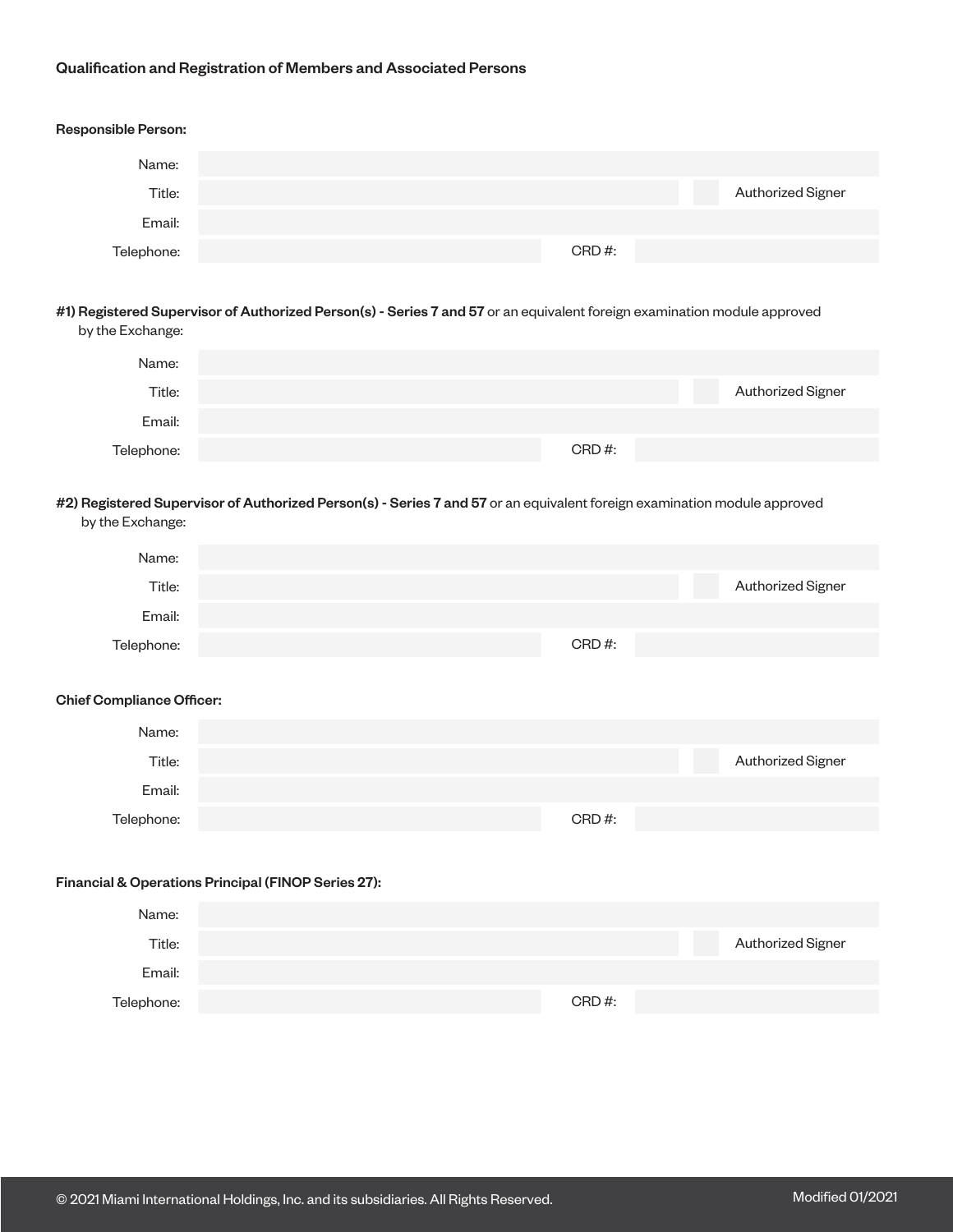Each Member is required to designate, and identify to the Exchange, a person or persons responsible for implementing and monitoring the day-to-day operations and internal controls of the Member's anti-money laundering program. A Member must provide prompt notice to the Exchange regarding any change in this designation. If applicant is a member of FINRA, it is required to comply with FINRA Rule 3310. Notification of changes to this designation need not be filed with the Exchange if the Member complies with such FINRA rule.

#### AML Officer:



For following Sections, *attach response statement(s) as needed.*

## IV. Regulatory

- a) Form BD: *current copy.* SEC # 8-: Firm CRD: #
- b) A list of Self-Regulatory Organizations ("SRO") of which Applicant is a member.
- c) Applicant's designated examining authority ("DEA").
- d) A statement indicating whether Applicant is currently, or has been in the last 10 years, the subject of any investigation or disciplinary proceeding conducted by any SRO, or by any federal or state securities or futures regulatory agency or commission, regarding Applicant's activities that are not disclosed on Applicant's Form BD.
	- If so, the statement must include all relevant details, including any sanctions imposed.
- e) A statement indicating whether any person listed on Schedule A of Applicant's Form BD is currently, or has been in the last 10 years, the subject of any investigation or disciplinary proceeding conducted by any SRO, or by any federal or state securities or futures regulatory agency or commission, regarding Applicant's activities that is not disclosed on a Form U-4 for such individuals.
	- If so, the statement must include all relevant details, including any sanctions imposed.
- Appropriate registration on Web CRD of individuals on Schedule A of Applicant's Form BD. If Applicant does not have access to Web CRD, provide a copy of Form U-4 for those individuals on Schedule A of Applicant's Form BD in those cases where such individuals are subject to Form U-4 reporting.
- Appropriate registration on Web CRD of duly qualified Authorized Trader(s) Series 7 and Series 57 or an equivalent foreign examination module approved by the Exchange.
- ldentify person(s) primarily responsible for supervising trading and/or market making activities, including CRD numbers.
- Associated Person registrant(s) Rules Chapter XXIII
- Sponsored User Identify person or entity that has entered into an arrangement with the Applicant to provide access for order routing to the Exchange(s). *If applicable, copy of agreement and list of Authorized Traders. A Sponsored Access Agreement and User Agreement will need to be completed and filed separately.*
- k) Procedures: *current copy*
	- 1) Exchange trading activities:
	- 2) Clearing: For applicants that propose to clear market maker transactions effected on the Exchange, a copy of Applicant's written procedures for assessing and monitoring potential risks to capital over a specified range of market movements of positions.
	- 3) Information Barrier
	- 4) Business Continuity Planning
- l) Date of Applicant's last examination during which supervisory procedures were reviewed*. Please provide copy of disposition findings.*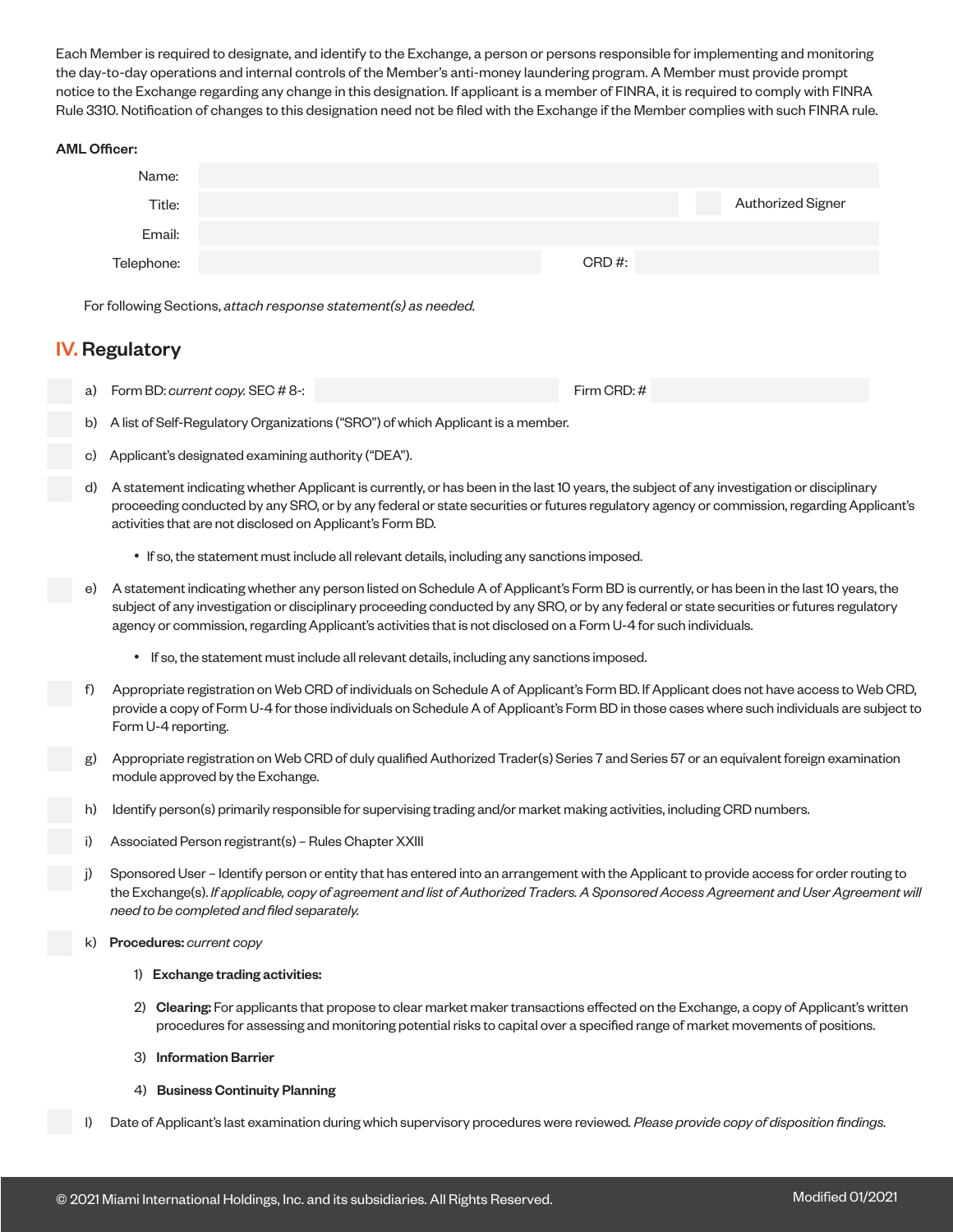### V. Organizational Structure *(Attach response statement(s) as needed.)*

a) Type of Organization:

| Corporation |  | <b>Limited Liability Company</b> |
|-------------|--|----------------------------------|
|-------------|--|----------------------------------|

Partnership Sole Proprietorship

b) State of Organization: **Federal Tax ID:** Federal Tax ID:

- c) A copy of Applicant's partnership agreement, LLC operating agreement, charter, by-laws or equivalent documents and copies of state filings.
- d) An organizational supervisory chart, including the names of Applicant's chief executive officer, chief financial officer, chief operating officer, and chief compliance officer.
- e) A listing of the office(s) from which Applicant will conduct its Exchange market making activity.
- f) Does Applicant Firm have a direct parent? Parent firm's name:
- Has Applicant and/or its predecessor organizations ever operated under another name?

### VI. Business and Operating Information *(Attach response statement(s) as needed.)*

- a) A copy of any contract or agreement with another broker-dealer, a bank, a clearing entity, a service bureau or a similar entity to provide Applicant with services regarding the execution or clearance and settlement of transactions effected on the Exchange *(Ex.: NSCC, securities routing agreement, clearing agreement, joint back office, etc.)*
- The NSCC member through which Applicant will clear transactions effected on the Exchange (if Applicant is self-clearing, so indicate).
- c) *Please provide:*  • Error Account Information:
- d) MPID(s):
- e) A brief description of:
	- Applicant's proposed trading activities on the Exchange, such as whether it will act as a market-maker, enter public customer or proprietary orders or conduct block and/or program trading activities, etc.
	- The manner in which Applicant receives and sends orders, such as through electronic proprietary devices, internal orderprocessing systems or through third-party order routing services.
	- If Applicant will be conducting "Other Business Activities", a statement describing such activities.
	- If applicable, identify any new procedures that will be implemented for new types of business the firm plans to launch.
- f) Brokers' Blanket Bond*: If applicable, copy of.*
- g) Sharing of Offices & Wire Connections Arrangements: *If applicable, copy of agreement.*
- h) Margin Requirements: Statement as to whether the firm is bound by margin rule of the Chicago Board of Options Exchange or the New York Stock Exchange, if either.
- User Agreement
- **Clearing Letter of Guarantee**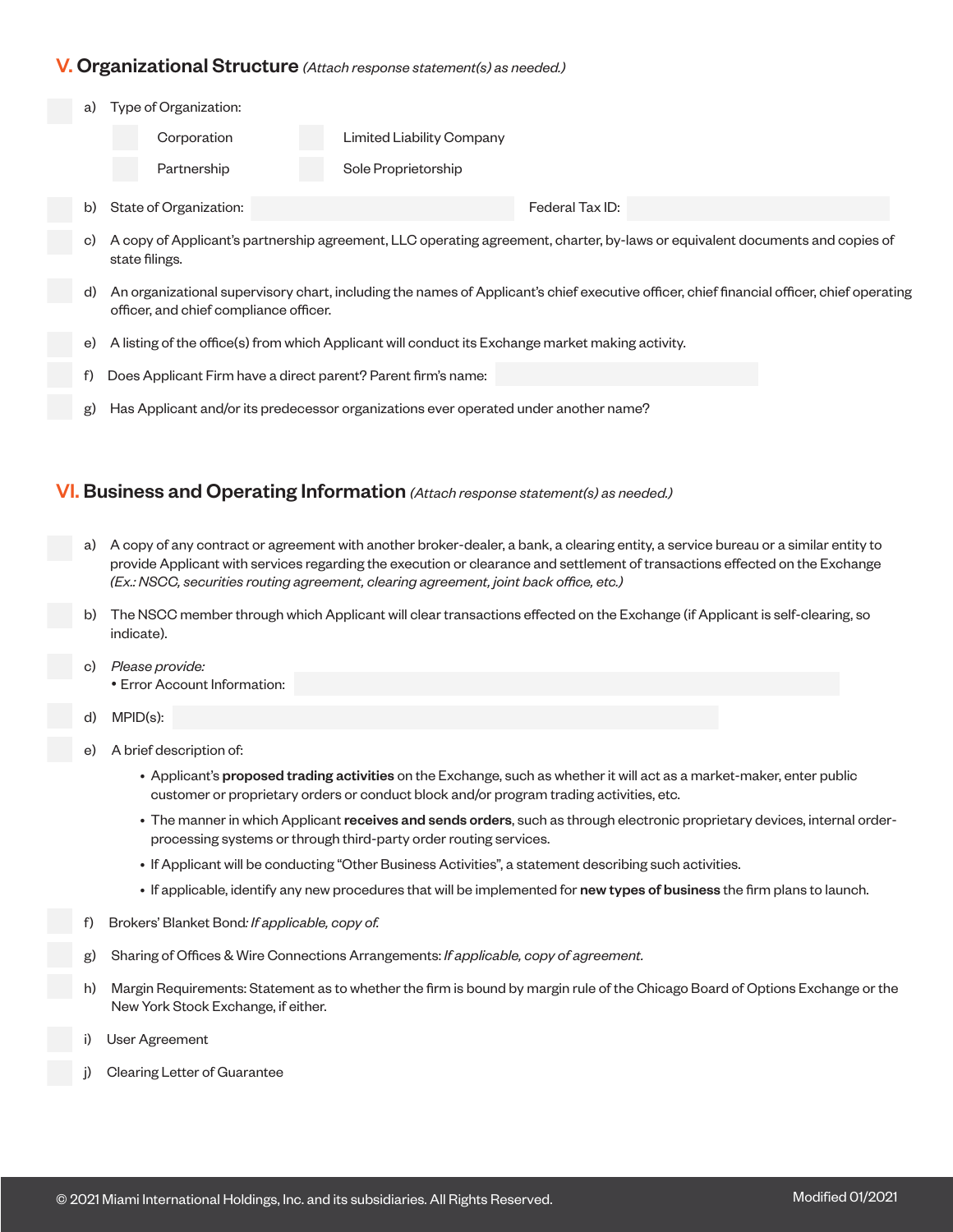### VII. Final Disclosure *(attach response statement(s) as needed)*

- a) Copy of Applicant's most recent "FOCUS Report" (Form X-17A-5) filed with the SEC pursuant to Rule 17a-5 under the Exchange Act *(the most current Parts I, II, and IIA, as applicable).*
- b) Applicant's financial Balance Sheet, *current copy.*
- c) A Financial Reporting Declaration Statement from Applicant's CFO regarding the content in (b) above.
- d) Name, address and contact information for Applicant's independent public accountant.
- e) If any other person will guarantee the transactions Applicant will effect on the Exchange, attach a statement indicating the name of the guarantor and the nature of the guarantee.
- f) Financial arrangement(s) disclosing the source and amount of Applicant's capital to support its trading and/or market making activities on the Exchange, and the source of any additional capital that may become necessary.
- g) If Applicant intends to raise additional capital to finance its business on the Exchange, attach a statement indicating the source and amount of such capital.
	- h) Debt(s) to Exchanges and/or Exchange Members *(verbal and written).*
	- i) Does the organization owe any monies to the Exchange, another national securities exchange, a national securities association, a national futures association, or a commodities exchange that are overdue *(including but not limited to any overdue fees, charges, dues, assessments, fines or other amounts)?*

|              |                                                                                                                                                                                                                             | Yes | No |            |
|--------------|-----------------------------------------------------------------------------------------------------------------------------------------------------------------------------------------------------------------------------|-----|----|------------|
|              | If yes, to whom:                                                                                                                                                                                                            |     |    | Amount: \$ |
|              | Describe: (Attach statement)                                                                                                                                                                                                |     |    |            |
| j)           | Have satisfactory arrangements been made to repay this debt?                                                                                                                                                                |     |    |            |
|              |                                                                                                                                                                                                                             | Yes | No |            |
|              | If yes, to whom:                                                                                                                                                                                                            |     |    | Amount: \$ |
|              | Describe: (Attach statement)                                                                                                                                                                                                |     |    |            |
| k)           | Does the organization owe any monies to any Exchange Permit Holder, or any member of another national securities<br>exchange, a national securities association, a national futures association, or a commodities exchange? |     |    |            |
|              |                                                                                                                                                                                                                             | Yes | No |            |
|              | If yes, to whom:                                                                                                                                                                                                            |     |    | Amount: \$ |
|              | Describe: (Attach statement)                                                                                                                                                                                                |     |    |            |
| $\mathsf{I}$ | Have satisfactory arrangements been made to repay this debt?                                                                                                                                                                |     |    |            |
|              |                                                                                                                                                                                                                             | Yes | No |            |
|              | If yes, to whom:                                                                                                                                                                                                            |     |    | Amount: \$ |
|              | Describe: (Attach statement)                                                                                                                                                                                                |     |    |            |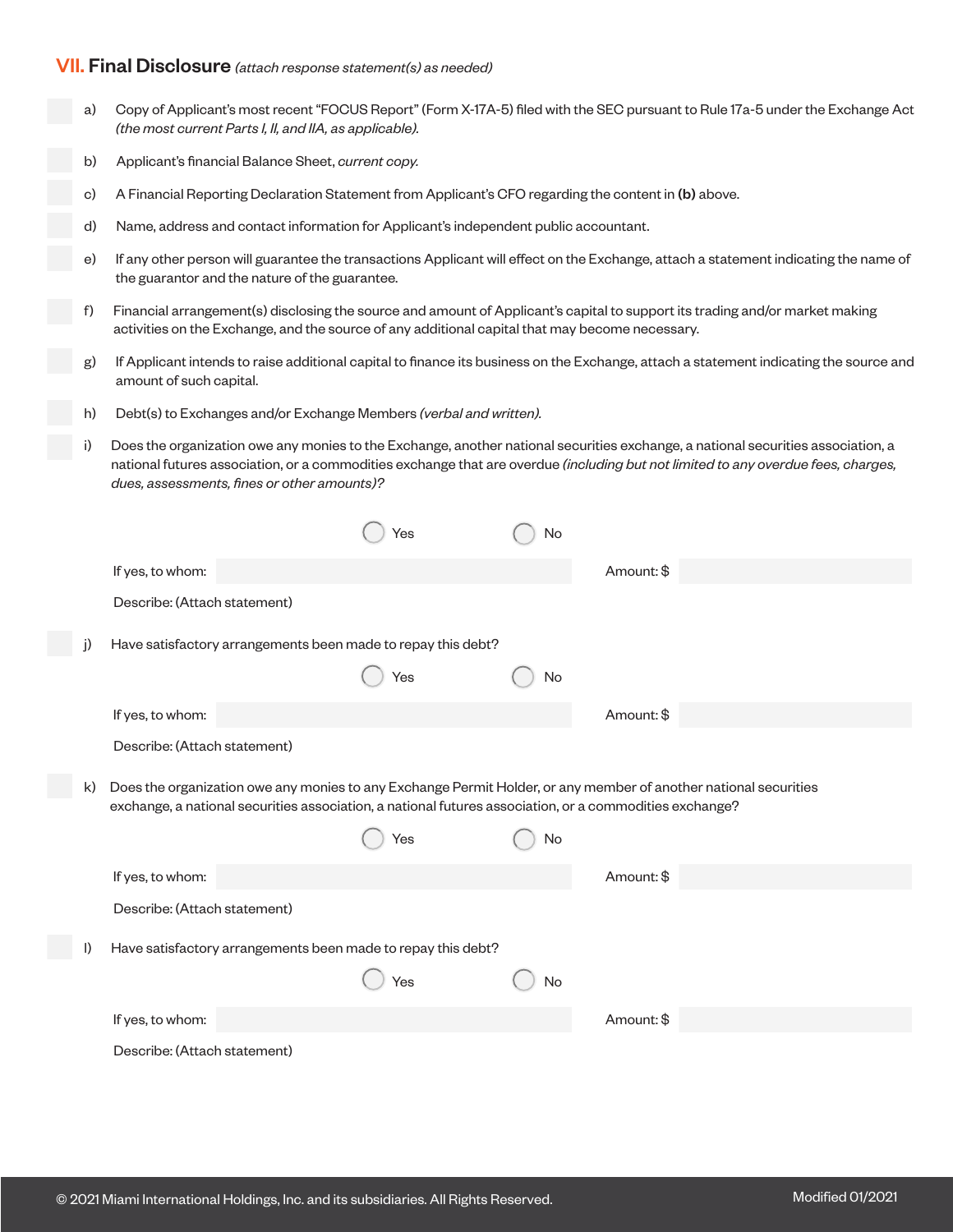### VIII. Equities Market Maker Membership *(attach response statement(s) as needed)*

- a) List of other SROs at which firm is a Market Maker including:
	- Securities for each SRO and trading designation including dealer and/or specialist.
- b) List of Market Makers and CRD qualifying registrations
- c) List of Authorized Traders and CRD qualifying registrations
- d) MPID(s):
- e) *Please provide:* Error Account Information:
- f) Written supervisory procedures related to equity market making.

### IX. Attestation, Consent to Jurisdiction and Authorization of Membership

#### Applicant-Firm:

- a) The Applicant agrees that it will abide by the By-Laws and Rules of the Exchange as amended from time to time, and by all circulars, notices, directives or decisions the Exchange adopts pursuant to or made in accordance with its Rules.
- b) The Applicant agrees to submit to the jurisdiction of the Exchange [Exchange Rules 1000 and 200(g)] in matters related to conducting of business on and access to the Exchange including rulings, orders, decisions, directives, investigations, disciplinary actions, prohibitions, limitations, penalties, and arbitrations, subject to right of appeal or review as provided by law.
- c) The Applicant may be the subject of an investigative and/or background checks, and therefore authorizes any SRO, Commodities Exchange, former employer and other persons to furnish to the Exchange, upon its request, any information that such person or entity may have concerning the character, ability, business activities, reputation and employment history of Applicant or its Associated Persons, and releases such person or entity from any and all liability in furnishing such information to the Exchange.
- d) The Applicant authorizes the Exchange to make available to any governmental agency, SRO, commodities exchange or similar entity, any information the Exchange may have concerning Applicant or its Associated Persons, and releases the Exchange from any and all liability in furnishing such information.
- e) The Applicant agrees to pay all dues, fees, assessments, and other charges in the manner and amount as shall from time to time be fixed by the Exchange.
- f) The Applicant certifies that all Associated Persons required to be fingerprinted have been fingerprinted and affirms that it is not associated with a person subject to a statutory disqualification, unless such individual's association is approved by an SRO.
- g) The undersigned represents that all the information contained in the Membership Application Form and supplemental materials it has submitted to the Exchange is true, complete and accurate and may be verified by investigation.
- h) The Applicant agrees to promptly update its application materials if any of the information provided is or becomes inaccurate or incomplete after the date of submission of its application to the Exchange and prior to its approval.
- i) As a condition of membership, the Applicant-Firm agrees to notify the Exchange of any substantive change(s) to itself or its association with an affiliated firm, including but not limited to, statutory disqualification, censure, a cease and desist order, refusal of registration, expulsion, or other disciplinary action, suspension, investigation, arbitration or litigation related to material allegation(s) of violation(s) of securities or commodities law or regulation, bankruptcy or contempt proceeding, injunction or civil judgment or conviction(s), change in control status or any other pertinent circumstance under the provisions of the Security Act of 1934.
- j) The undersigned attests that he/she is authorized on behalf of Applicant-Firm to make this application to the Exchange.

| <b>Print Name</b> | Title |
|-------------------|-------|
|                   |       |
|                   |       |
| Signature         | Date  |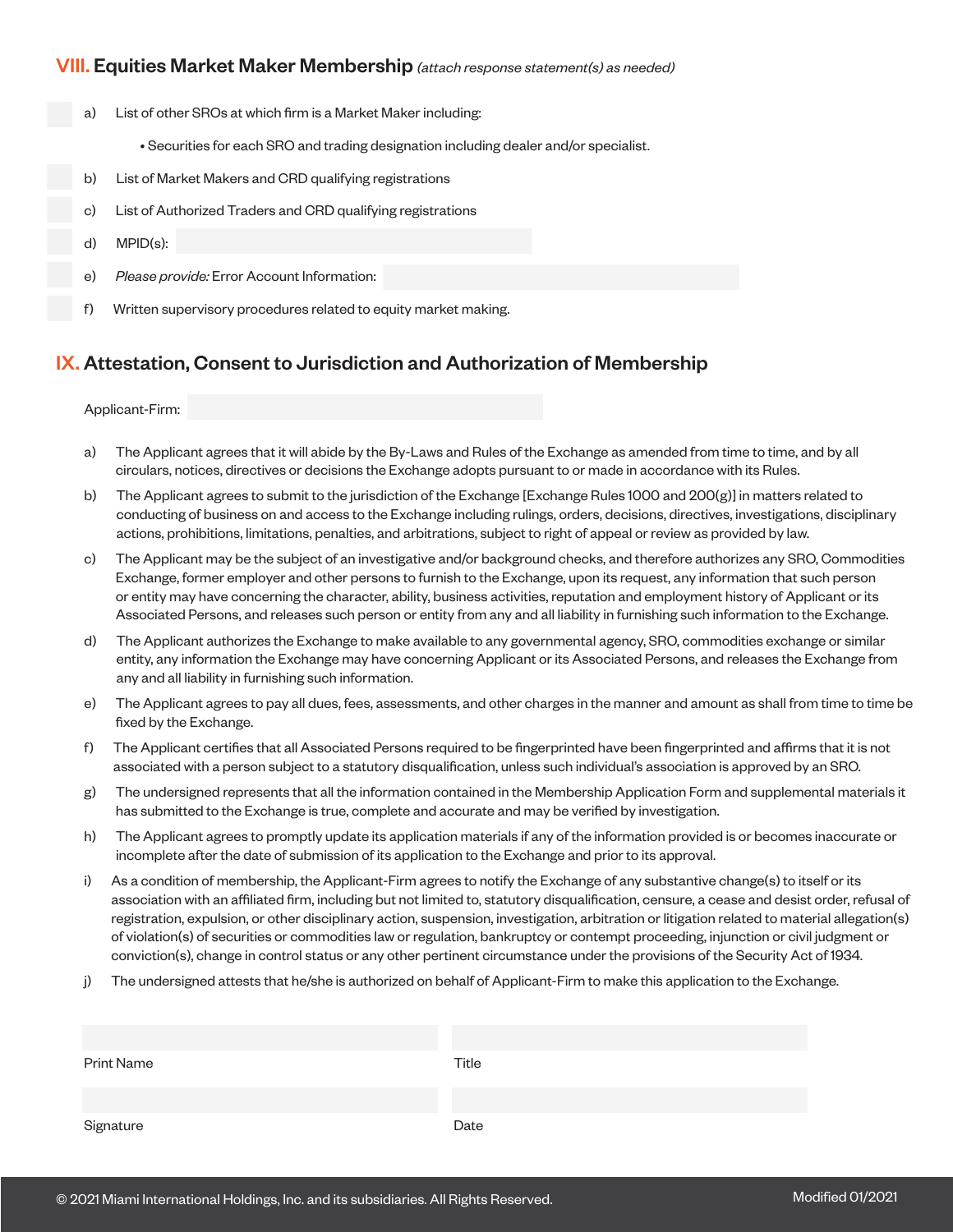#### **DEFINITIONS**

*For purposes of this application, the following terms shall have the following meanings:*

Applicant – a current Member of the Exchange that is applying to participate on MIAX Pearl Equities.

Associated Person – any partner, officer, director, or branch manager of a Member (or any person occupying a similar status or performing similar functions), any person directly or indirectly controlling, controlled by, or under common control with a Member, or any employee of a Member, except that any person associated with a Member whose functions are solely clerical or ministerial shall not be included in the meaning of such term for purposes of these Rules.

Authorized Trader - For purpose of MIAX Pearl Equities, the term "Authorized Trader" or "AT" shall mean a person who may submit orders (or who supervises a routing engine that may automatically submit orders) to the Exchange's trading facilities on behalf of his or her Member or Sponsored User.

Broker - The term "broker" shall have the same meaning as in Section 3(a)(4) of the Exchange Act.

Central Registration Depository ("Web CRD®" or "CRD") - a centralized electronic registration system maintained by FINRA which provides information on registered representatives and principals for members of participant organizations. This database contains employment history, exam scores, licensing information, disciplinary actions, fingerprint results, and other related registration information.

Control – the power to exercise a controlling influence over the management or policies of a person, unless such power is solely the result of an official position with such person. Any person who owns beneficially, directly or indirectly, more than 20% of the voting power in the election of directors of a corporation, or more than 25% of the voting power in the election of directors of any other corporation which directly or through one or more affiliates owns beneficially more than 25% of the voting power in the election of directors of such corporation, shall be presumed to control such corporation.

Dealer - The term "dealer" shall have the same meaning as in Section 3(a)(5) of the Exchange Act.

Designated Examining Authority - The term "designated examining authority" shall mean a self-regulatory organization, other than the Exchange, designated by the Commission under Section 17(d) of the Exchange Act to enforce compliance by Equity Members with Exchange Rules.

Equities Market Maker - The term "Equities Market Maker" shall mean an Equity Member that acts as a Market Maker in Equity Securities, pursuant to Chapter XXVI.

Equities Order Entry Firm - The term "Equities Order Entry Firm", "Order Entry Firm", or "OEF", shall mean those Equity Members representing orders as agent on MIAX Pearl Equities and those non-Equities Market Maker Members conducting proprietary trading.

Equity Member - The term "Equity Member" is a Member authorized by the Exchange to transact business on MIAX Pearl Equities.

Equity Securities - The term "Equity Securities" shall include any equity security defined as such pursuant to Rule 3a11-1 under the Exchange Act.

Financial Arrangement – the direct financing of a Market Maker's dealings upon the Exchange.

Member – a corporation, partnership, limited liability company or sole proprietorship that is registered with the Exchange pursuant to Chapter II of the Exchange Rules for the purposes of transacting business on the Exchange in one or more of the following capacities: (i) an "Equities Market Maker" and/or (ii) an "Equities Order Entry Firm."

MIAX – Miami International Securities Exchange, LLC.

MIAX Emerald – MIAX Emerald, LLC.

MIAX Pearl – MIAX Pearl, LLC.

MIAX Pearl Equities - The term "MIAX Pearl Equities" shall mean MIAX Pearl Equities, an equities trading facility of MIAX Pearl, LLC.

MIAX Pearl Equities Book - The term "MIAX Pearl Equities Book" shall mean the electronic book of orders in Equity Securities maintained by the Trading System.